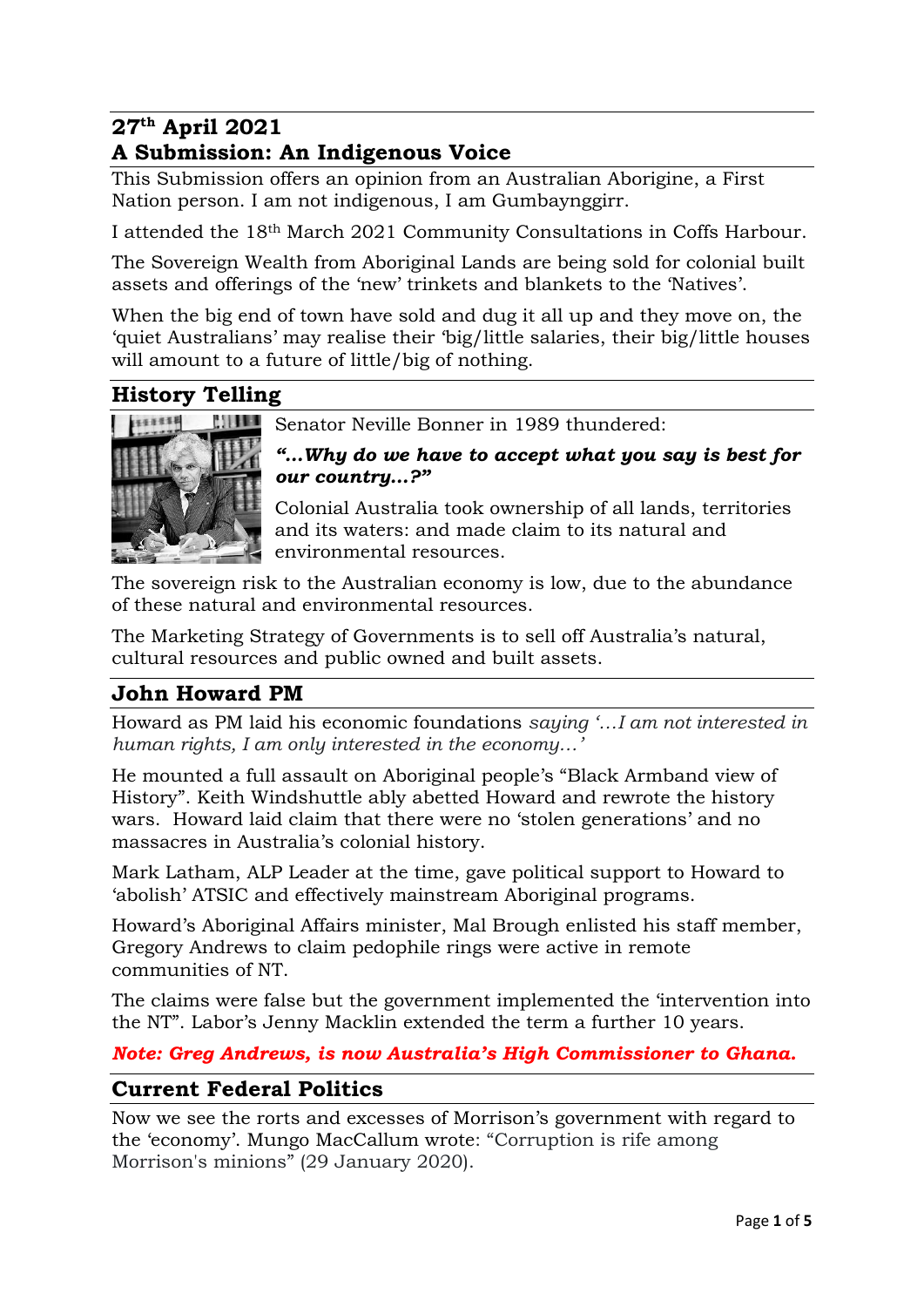"....Morrison leads his federal government on a path of [pork](https://independentaustralia.net/politics/politics-display/rorts-and-pork-barrelling-are-the-new-normal-under-crime-minister-morrison,13519)*[barrelling,](https://independentaustralia.net/politics/politics-display/rorts-and-pork-barrelling-are-the-new-normal-under-crime-minister-morrison,13519) rorts, the theft of public funds, offering justifications that those who trousered the ill-gotten loot were happy about it. This was seen as good policy.*

*The Nationals provide special treatment for the rural and now regional voters at the expense of the wider polity.* 

*The government's [Ministerial Code of Conduct,](https://www.premiers.qld.gov.au/publications/categories/policies-and-codes/handbooks/ministerial-handbook/assets/appendix-1.pdf) includes loopholes to absolve ministers of even the most egregious breaches which would never be permitted by private employees.*

*It does not pass the pub test, but it was not meant to. It buys time, divert, distract and then they hope for the best.* 

*The last vestige of integrity left in this morally bankrupt government has spent so much time and effort defending the indefensible showed that corruption has now become an intrinsic part of the regime.*

*Our Prime Minister (Morrison) knows that most of his ministers are past both knowing and caring. The wider party, by and large, is happy basking in a state of blissful ignorance. The noisy bit of the electorate may carry on, but who cares? As long as the quiet Australians are not roused from their slumber…"*

"…As long as the quiet Australians are not roused from their slumber…"

## **COVID 19 Pandemic**

The rorts and excesses of Morison's ministers were exposed. The drought, water buy backs, and the bushfires caught the 'team Morison' holidaying in Hawaii.

But a diversion was developing, and Scott Morrison has 'seized the moment.

With the COVID 19 pandemic, he closed down the economy and took the opportunity to implement his new Federalism.

A new 'National Government' with the States and excluded the Opposition. The Public Service was bypassed with funds (taxpayers money) being allocated between ministerial staff members. No accountability or scrutiny. The media (Murdock) are complicit in this crime. Coalition attacks on the public broadcaster, the ABC were increased.

With that public isolated, their human rights suspended, increased powers for law enforcement, the Media under control, it was the opportunity to implement their 'Neo-colonialism*'* strategy.

### **Neo-Liberalism: what is it?**

Neo-liberalism values [free market](https://www.britannica.com/topic/free-market) competition to obtain sustained [economic](https://www.britannica.com/topic/economic-growth)  [growth](https://www.britannica.com/topic/economic-growth) as the most-efficient [allocation of resources,](https://www.britannica.com/topic/allocation-of-resources) with minimal state intervention it is sold under the banner of 'Business is Good'.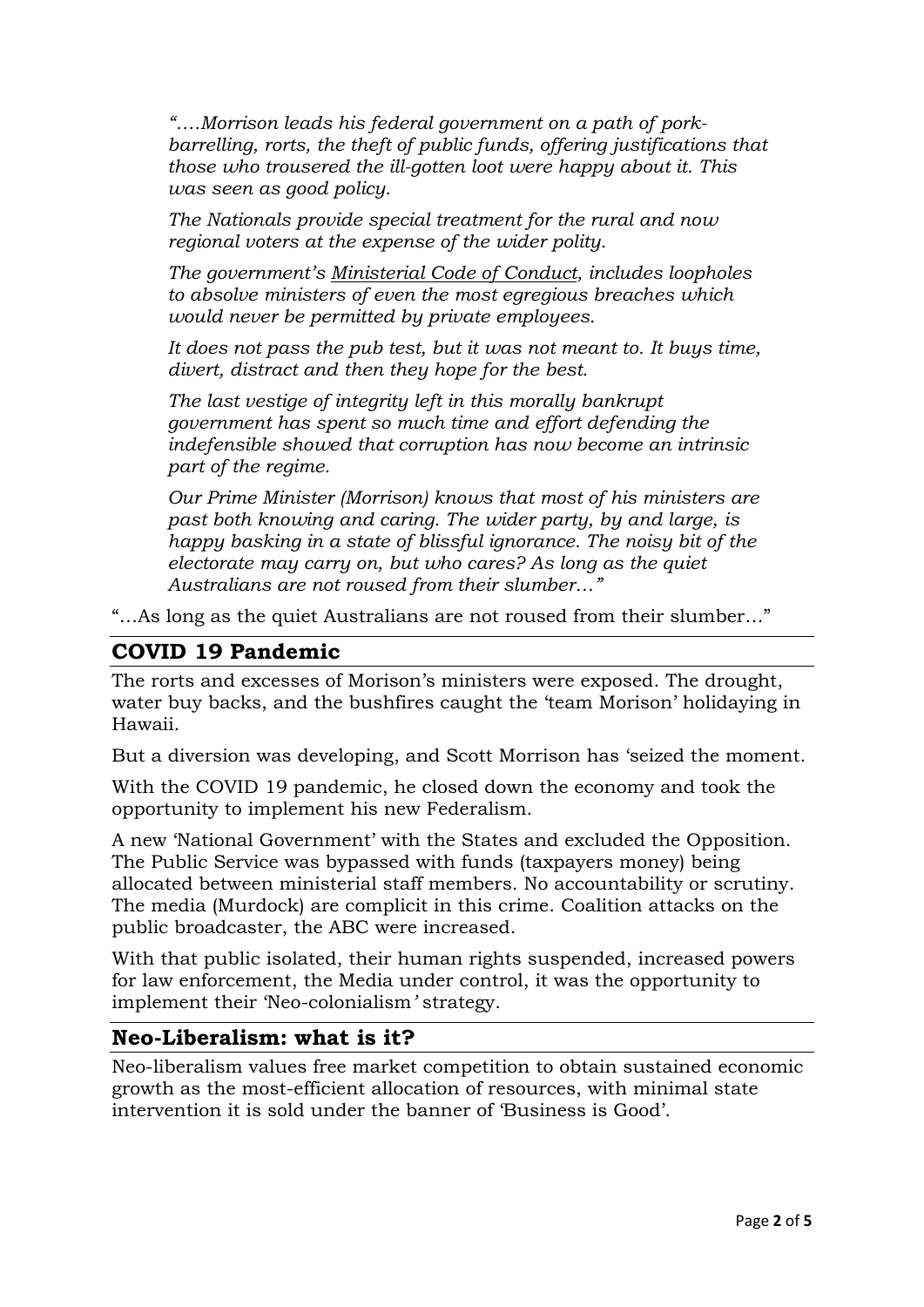The federal government has signalled its willingness to repeal elements of the environmental laws to support economic development. The federal heritage protection laws are inadequate in these new economic times.

Environmental laws and cultural heritage protection legislation is the least of concerns. International Companies drunk on power, money and profits their money brought the best legal firms, political influence and community silence.

Native Title agreements are fragile against the weight of the Mining companies and their profits. They circumvent these laws and then 'apologise' later. Rio Tinto is an offender.

The Coal Seam Gas industry intent on 'fracking' subsurface layers and subject the cracks to high water pressure, to force the gas out. Coal mining also requires excess water to washing and settle the coal dust.

This fracturing the water table, the damming of rivers, creeks, gullies to manage water for commercial gains, rather than human substance and environmental protection, is ill-conceived and verges on insanity.

I simply say NO to Neo-liberalism.

Morrison's national government, the Media and Mining Companies needed to understand that:



*No one owns the water. No one owns the lands. No one owns the oceans. No one owns the sands.*

*These are given by our Mother. The Planet provides for free. Only by hands of the greedy. Does the Earth require a fee?*

`Poet Christopher

Only the greedy require a fee.

#### **Aboriginal People: Our Story**

The rush to extract the 'life' from the earth is unsettling. The mining of the ores, the coal and the extraction of all sorts of mineral wealth robs a Land of its health. These elements are a part of 'country' and is identified by 'Aboriginal people in stories, art, and languages and special places.

This ancient cultured dry land, Our Mother, provides for all our friends, relatives and totem families. From the past to the present, we sing, dance and celebrate these offering that sustain us and provide our substance.

All matter of beings: plant, animal, fish, birds, mammals, insects/bugs and to Aboriginal people. All matter of beings, inanimate or otherwise, have their place and story in Aboriginal cultural life; stories a millennium old.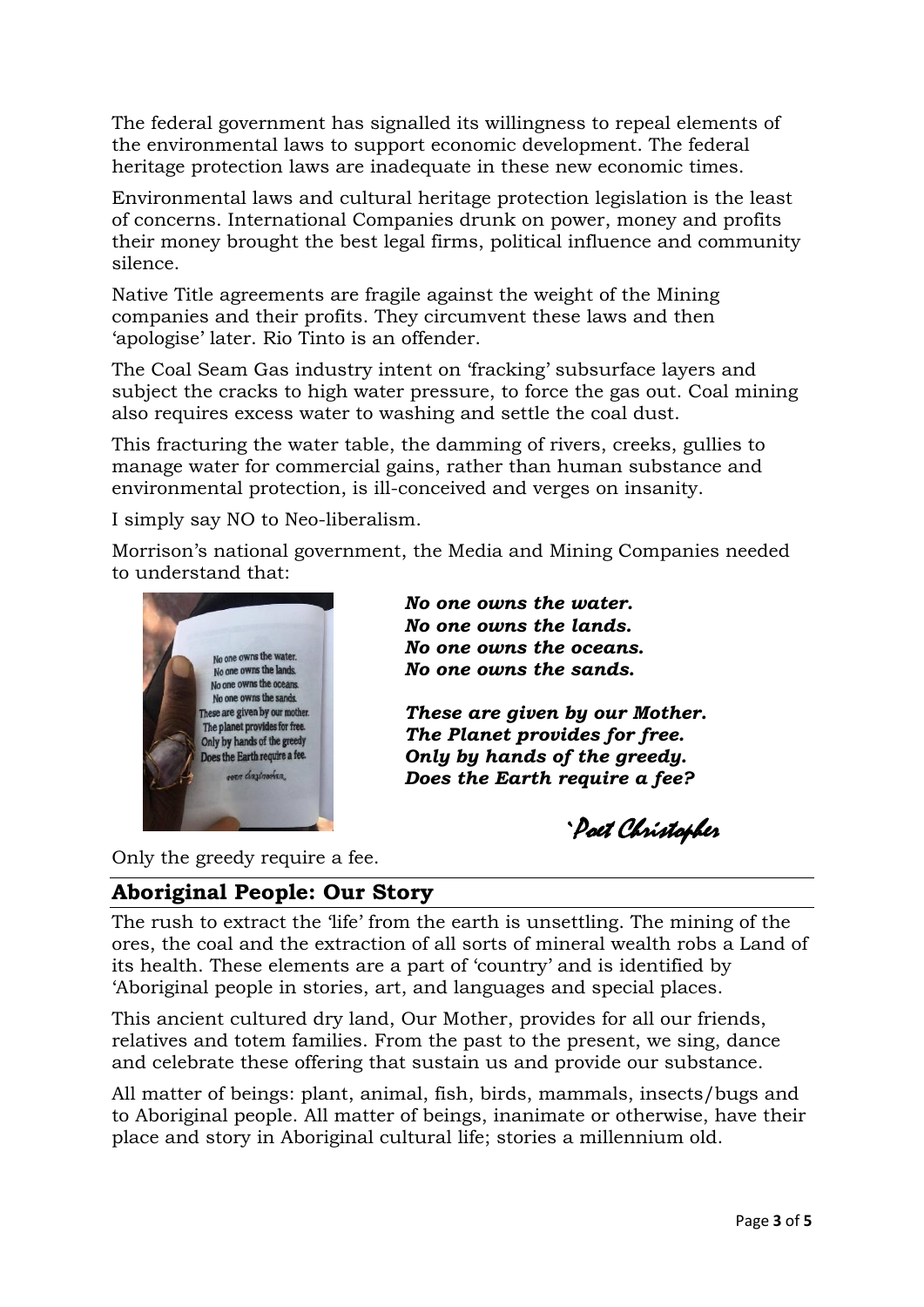Songlines are cultural almanacs connecting us and are links and maps that direct family, community, places and time for ceremony.

Water is life and the great rivers, their catchment are our supermarkets, providing provisions for our cultural, spiritual, emotional and physical wellbeing. We live with our rivers: beside them, for them and we share them. We are nurtured and nourished by 'country'.

Our blood runs deep, as do the 'waters'. Freshwater lakes, the river valleys and their catchments are a story attached to their own environment. These catchments can run deep, as does the Great Artisan Basin.

Our living earth breaths through its natural vents, fissures and bubbles that gives it life. The Earth's natural gases and waters of the Great Artesian Basin are the 'grease and oil' lubricating this 'Mother Earth'.

# **Question for the Australian People:**

It is time to shake these chains of colonialism and end the domination of our Lands.

With governments dismissive of the UN Declaration on Human Rights, we appeal to the broader public to seek support for sanity to prevail. Maybe Emma Husar's message could now be heard:



*Is Australia an Economy or a Community?*

Aboriginal people, are subject to the marketing strategies of: capitalism, globalisation and cultural imperialism. Culminating a Neo-colonialism influence that is now used instead of the previous colonial methods

We acknowledge natural catastrophes and climatic events place an 'economic' burden on states and territories. It is usually an agent for 'change' and is taken advantage of by governments.

However the recent events, changing weather patterns, rising sea levels; droughts, dust storms, heat waves, fires, bush fires, prolong rains, flash floods and flooding provide a pause for thought. We may view these events as a sign or a voice, calling for a reason.

### **Conclusion:**

The Indigenous Voice: Much as been written, there has a lot of talk, much rhetoric, a lot of posturing and political humbug.

Langton and Calma in accepting the Terms of Reference condemned these community consultations to a discussion on only representational structures and reforms.